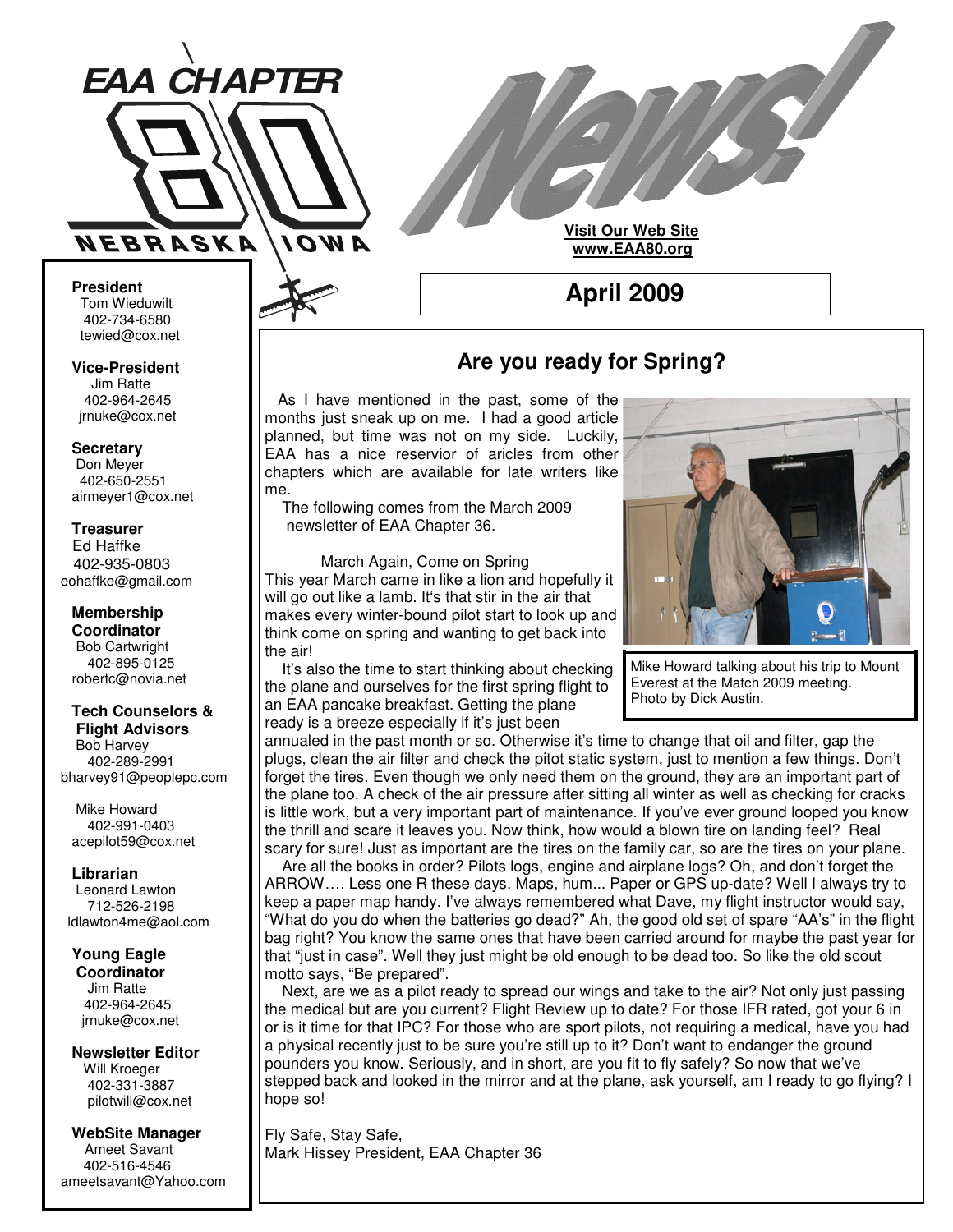# $A$ pril Meeting Time & Location

This month's meeting is on Monday April 13th at 7:00PM at Hangar One at Millard Airport. The airport is still located on South 132nd Street between Q and Harrison.

# $A$ pril Program.

Our April Program will be Tom Sears on Stroke prevention and cardiac care and prevention.

Upcoming programs are:

May: Mike Howard on Aircraft Structural Design June: FASST Team Aviation Safety

| <b>EVENTS:</b>                                     | $(B)$ - Breakfast / $(L)$ - Lunch                 |                    |  |  |
|----------------------------------------------------|---------------------------------------------------|--------------------|--|--|
| 1st Sat                                            | Chapter 1055 (B) (0800-1000)                      | York, NE           |  |  |
| 3rd Sat                                            | Chapter 569 (B) (0800-1000)                       | Crete, NE          |  |  |
| 11 April                                           | Flying Cyclones Fly-In (B)                        | Ames, IA           |  |  |
| 11 April                                           | Fly-in Pancake (B)                                | Beaumont, KS       |  |  |
| http://www.hotelbeaumontks.com/                    |                                                   |                    |  |  |
| 18 April                                           | $Fly-in(L)$                                       | Hutchinson, KS     |  |  |
|                                                    | http://www.hutchaviators.com/                     |                    |  |  |
| 18 April                                           | Wings of Remembrance Spring Fly-In (B) Newton, KS |                    |  |  |
| http://www.contrails.us/~wingsremembered/index.htm |                                                   |                    |  |  |
| 21-26 April Sun 'n Fun                             |                                                   | Lakeland, FL       |  |  |
| 26 April                                           | Arbor Day Fly-in (B)                              | Nebraska City, NE  |  |  |
| 2 May                                              | $Fly-in(B)$                                       | Abilene, KS        |  |  |
| 17 May                                             | Chapter 80 Poker Run & Chili Feed                 | Wahoo, NE          |  |  |
| 6 June                                             | State Fly-in & Air Show                           | Fairmont, NE       |  |  |
| 8-10 May                                           | 1st Annual Air Show                               | Branson, MO        |  |  |
| 9-10 May                                           | <b>Regional Air Festival</b>                      | Cape Girardeau, MO |  |  |
| 23-24 May                                          | Salute to Veterans                                | Columbia, MO       |  |  |
| 29-30 Aug                                          | Offutt AFB Open House                             |                    |  |  |

**Nebraska State Fly-in and Air Show,** Fairmont, NE. Fly in breakfast hosted by EAA Chapter 1055. Static aircraft with and air show in the afternoon. Come visit the historic Fairmont airbase! http://www.nebraskastateflyin.com

**Anybody ready for some Chili?** Well, our Chapter's **Spring Poker Run and Chili Feed** is scheduled for **Sunday May 17th**. Mark your calendar now! More info to follow.

Our very own **Gordon Pahre** recognized as Master Pilot. Gordon first soloed in 1956 in a Taylorcraft as a military pilot near Newcastle, Delaware. He graduated from West Point Military Academy and joined the Air Force as a navigator. He flew with the military for 30 years, and one of his last military assignments was as a weather reconnaissance crewmember on a C-130 chasing and penetrating severe weather systems, while based at McClellan Air Force Base in California. Gordon was Chief Pilot at the Offutt Air Force Base Aero Club and currently supervises the daily activities of the FAR Part 141 Flight Training Center as the Operations Officer. From Feb/Mar09 PIREPS

## *FAA Issues Sun 'n Fun® 2009 NOTAM*

With Sun 'n Fun 2009 right around the corner (April 21-26), FAA has issued a 40-page NOTAM highlighting arrival/ departure procedures, safety notices, equipment

requirements, as well as a general list of do's and don'ts. To ensure clear and concise communications with ATC, pilots are requested to carry a copy of the 2009 Sun 'n Fun NOTAM aboard their aircraft. No Radio (NORDO) aircraft are prohibited at the event (except Ultralights). Be sure to check NOTAMs frequently to obtain the most current information before the event. Find the Sun 'n Fun NOTAM at: http://www.faa.gov/ airports airtraffic/air\_traffic/publications/notices/media/sun-nfun.pdf From FAASafety.gov

## **Pre-order your 2009 AirVenture NOTAM**

Want to get a jump on preparations for EAA AirVenture Oshkosh 2009? You can by pre-ordering the 2009 EAA AirVenture Notice to Airman (NOTAM) today. The 32-page booklet is an absolute must if you're flying an aircraft to Oshkosh this year. It outlines all arrival/ departure procedures, radio frequencies, Wittman Regional Airport details and much more. Although many of the procedures are similar to previous years, there are updates in nearly every area to enhance safety, efficiency and convenience for the thousands of airplanes expected at the World's Greatest Aviation Celebration. The EAA AirVenture NOTAM is required reading and should be part of a pilot's preflight preparation. The booklets are expected to be printed and available in May, along with an online version. Go to https://secure.eaa.org/airventure/notam\_request.html From EAA e-hotline.

## **TSA names GA liaison to take your questions**

The Transportation Security Administration has created a new position for a general aviation liaison, and named Juan Barnes to the post. Barnes will be available via e-mail to address the public's concerns about security measures that impact GA operations. AOPA says questions may be submitted to Barnes via the e-mail address TSAGeneralAviation@dhs.gov. AOPA will automatically be carbon-copied. "General aviation stakeholders are encouraged to submit inquiries regarding TSA programs and policies. From Avweb

**Exclusive offer for EAA Chapters** Chapter members will receive 25 percent off the regular non-member price on select book and video combos from EAA's How-To series.

- F09626 Painting Book and VHS Combo Reg. \$29.99, members \$22.49
- F15246 Welding Book and DVD Combo Reg. \$29.99, members \$22.49
- F11619 Basic Aircraft Woodworking VHS Video/EAA Wood Building Techniques Book Combo - Reg. \$17.99, members \$13 (The special offer is valid through April 30, 2009 for phone orders only - not available for online orders. Call 800-564-6322)

**There have been questions** about what types of activities fall under the established Young Eagle guidelines and those that now fall under the **FAA Air Tour Rules** (91.146/91.147).

| <b>Activity</b>                                            | <b>Young Eagles</b><br><b>Guidelines</b> | <b>Air Tour Rules</b><br>(91.146/91.147) |
|------------------------------------------------------------|------------------------------------------|------------------------------------------|
| <b>Fuel Discounts</b>                                      | Yes                                      | No                                       |
| <b>Tax Deduction for</b>                                   |                                          |                                          |
| participating in YE flights                                | No                                       | Yes                                      |
| "Donating" a YE flight for<br>a charity auction/fundraiser | No                                       | Yes                                      |

See the attached (electronic only) EAA Young Eagles official sheet for more examples or go to the Young Eagles website.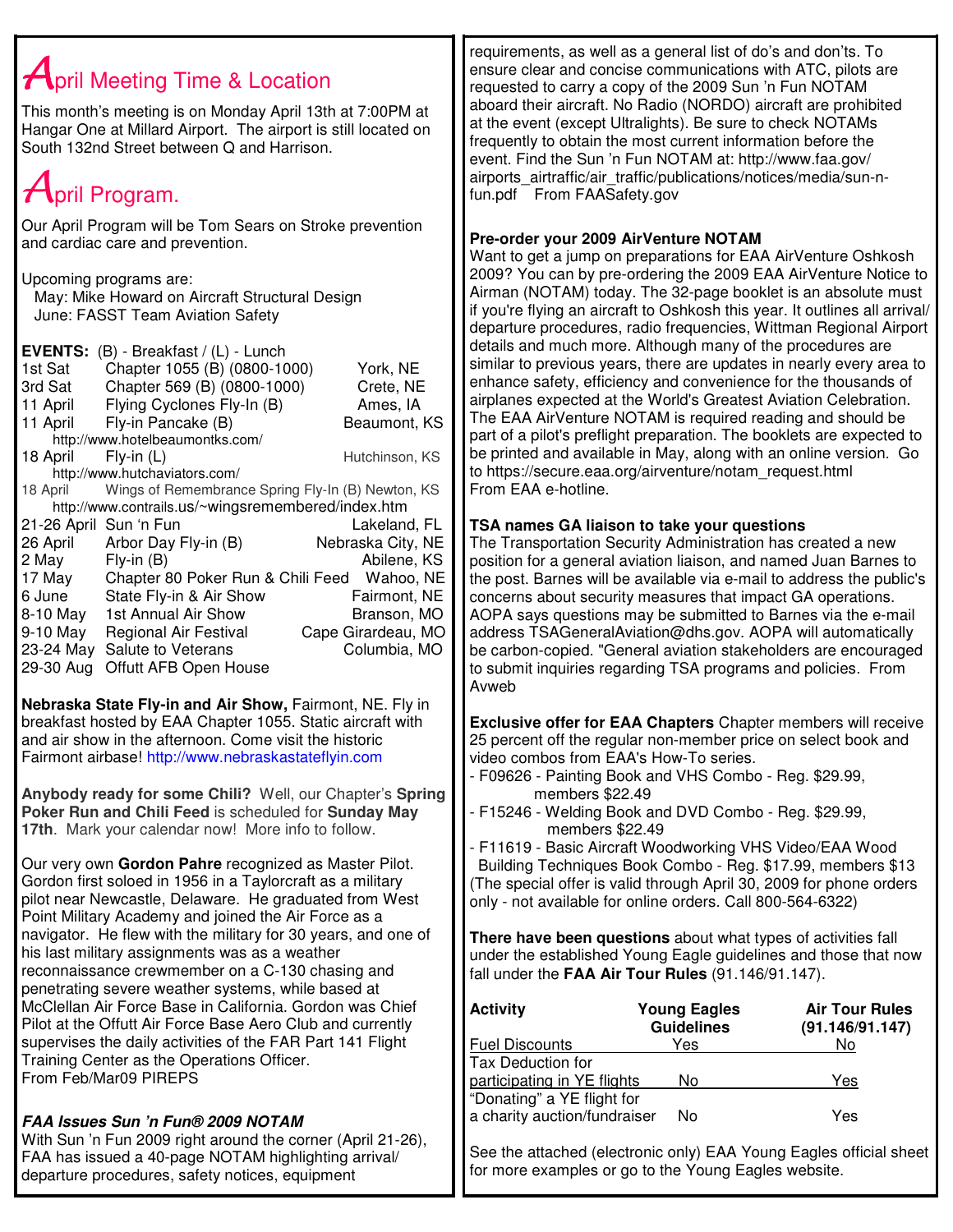### *EAA Chapter 80* March 9, 2009 *Official Meeting Minutes*

The meeting was called to order by President Tom Wieduwilt at 7:00 PM. Meeting was held at Hanger One, Millard Airport, Omaha, NE.

- Tom Wieduwilt, President
- · Jim Ratte, Vice President,
- Don Meyer, Secretary
- · Ed Haffke, Treasurer
- Guest: Two Guest present

## **Treasurers Report**:

· Operating Account: \$3,894.58, Money Market Account \$4,821.09, CD Balance: \$2,949.14. Total Cash Assets: \$11,664.81. **Meeting Minutes**:

· A motion was made and passed to accept the previous month's minutes.

## **Young Eagles:**

 $\cdot$  Canceled Feb. 28<sup>th</sup> event and rescheduled to March 21 or 22.

## **Builder's Reports**:

- Thatcher- Doug Humble
- Zenith 601- Dave Miller and Brad Safford.
- Vans Practice Parts-Tyler Sandberg.
- Long Eze- Tom Mann.
- RV-4- Ward Combs and Jerry Ronk
- Ward Combs looking for Wing Rack for RV-4.

## **Tech Counselor / Flight Advisor:**

## · None

- **Fly-Out Report:**
	- Fly out to Columbus. Mike Howard will plan a date.
	- Need to plan Spring Poker Run-will e-mail date.

## **Old Business**

- Projector donated by Ameet Savant.
- · Insurance paid for 2009, Covered AHQ as a clubhouse due to activities we have.
- · T-shirts and hats available. See Jim Ratte

### **New Business:**

- Lincoln Chapter looking for permanent home and will offer to share Wahoo Hanger and share expense.
- Randy Sawyers family donated \$100.00 to the Chapter in his memory.
- Discussed new plastic Pilot License and how to obtain one.

## **Librarian Report:**

· None

## **Membership Report:**

- Need all dues paid asap!
- EAA building Founders Wing addition and is seeking donations.

#### **Tool Report:**

- · Engine hoist donated by Ronye McKay. Directed Secretary to send thank you.
- Trailer: AHQ
- Scales: Bob Condrey
- Jacks: Ron Wood
- Brake Bleeding Set: Ron Wood
- Grills: AHQ

## **Service Awards:**

- · Young Eagles, Tammy Ratte, Jim Duke, Duane Clausen, Craig Tylski.
- · Chapter Service Awards: President: Tom Weiduwilt; Vice President: Jim Ratte; Treasurer: Jan Daniels; Secretary: Don Meyer
	- News Letter: Will Kroger; Web Site: Ameet Savant; Membership: Bob Cartwright; Tech Counselor: Mike Howard Young Eagles: Jim Ratte

#### **Web Site:**

#### · www.eaa80.org

#### **Program:**

Mike Howard presented his trip to Mt. Everest and flight around that area. Meeting adjourned.

Don Meyer **Secretary** 

## *YOUNG EAGLES — Millard Airport, 18 April, 0900 Call Jim Ratte if you can help.*

**For sale, 1956 Cessna 172**, \$30,000. Contact Ed Haffke at 402-935-0803 or Ken Bahr at 402-559-0133. Total A/C time 6438 hours and 780 hours since major overhaul.